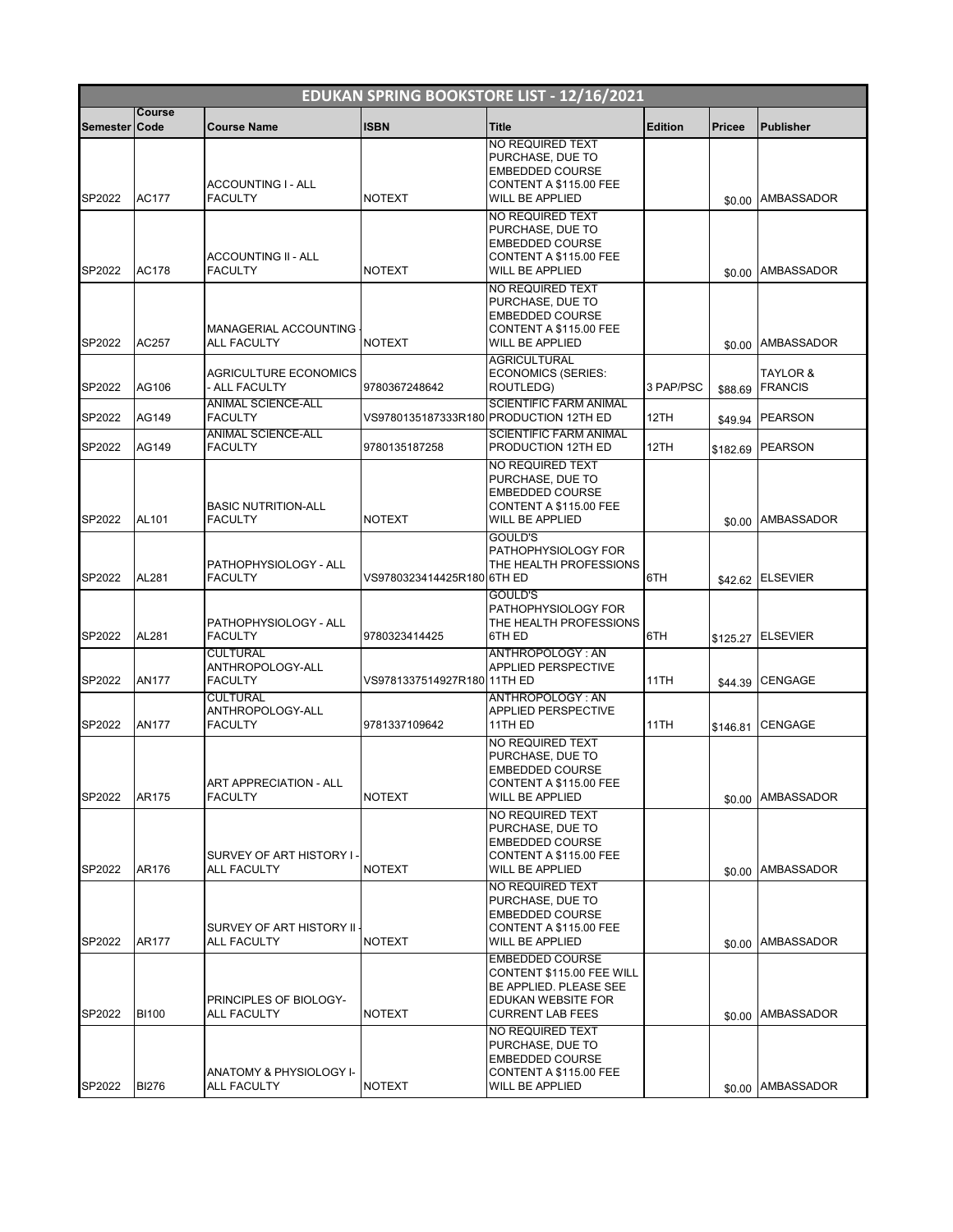| SP2022 | <b>BI277</b> | <b>ANATOMY &amp; PHYSIOLOGY II-</b><br><b>ALL FACULTY</b>   | <b>NOTEXT</b>              | <b>EMBEDDED COURSE</b><br>CONTENT \$115.00 FEE WILL<br>BE APPLIED. PLEASE SEE<br>EDUKAN WEBSITE FOR<br><b>CURRENT LAB FEES</b> |     |         | \$0.00 AMBASSADOR   |
|--------|--------------|-------------------------------------------------------------|----------------------------|--------------------------------------------------------------------------------------------------------------------------------|-----|---------|---------------------|
| SP2022 | <b>BI278</b> | ANATOMY & PHYSIOLOGY -<br><b>ALL FACULTY</b>                | <b>NOTEXT</b>              | NO REQUIRED TEXT<br>PURCHASE, DUE TO<br><b>EMBEDDED COURSE</b><br>CONTENT A \$115.00 FEE<br>WILL BE APPLIED                    |     |         | \$0.00 AMBASSADOR   |
| SP2022 | <b>BI280</b> | <b>PRINCIPLES OF</b><br>MICROBIOLOGY- ALL<br><b>FACULTY</b> | <b>NOTEXT</b>              | <b>EMBEDDED COURSE</b><br>CONTENT \$115.00 FEE WILL<br>BE APPLIED. PLEASE SEE<br>EDUKAN WEBSITE FOR<br><b>CURRENT LAB FEES</b> |     |         | \$0.00 AMBASSADOR   |
| SP2022 | <b>BU160</b> | ENTREPRENEURSHIP-ALL<br><b>FACULTY</b>                      | <b>NOTEXT</b>              | NO REQUIRED TEXT<br>PURCHASE, DUE TO<br>EMBEDDED COURSE<br>CONTENT A \$115.00 FEE<br>WILL BE APPLIED                           |     |         | \$0.00 AMBASSADOR   |
| SP2022 | <b>BU176</b> | PERSONAL FINANCE- ALL<br><b>FACULTY</b>                     | <b>NOTEXT</b>              | NO REQUIRED TEXT<br>PURCHASE, DUE TO<br><b>EMBEDDED COURSE</b><br>CONTENT A \$115.00 FEE<br>WILL BE APPLIED                    |     |         | \$0.00 AMBASSADOR   |
| SP2022 | <b>BU177</b> | <b>HUMAN RELATIONS-ALL</b><br><b>FACULTY</b>                | <b>NOTEXT</b>              | NO TEXT REQUIRED                                                                                                               |     |         | \$0.00 AMBASSADOR   |
| SP2022 | <b>BU178</b> | <b>INTRODUCTION TO</b><br><b>BUSINESS-ALL FACULTY</b>       | <b>NOTEXT</b>              | NO REQUIRED TEXT<br>PURCHASE, DUE TO<br><b>EMBEDDED COURSE</b><br>CONTENT A \$115.00 FEE<br><b>WILL BE APPLIED</b>             |     |         | \$0.00 AMBASSADOR   |
| SP2022 | <b>BU217</b> | <b>BUSINESS LAW- ALL</b><br><b>FACULTY</b>                  | <b>NOTEXT</b>              | <b>NO REQUIRED TEXT</b><br>PURCHASE, DUE TO<br><b>EMBEDDED COURSE</b><br>CONTENT A \$115.00 FEE<br><b>WILL BE APPLIED</b>      |     | \$0.00  | <b>AMBASSADOR</b>   |
| SP2022 | <b>BU218</b> | <b>BUSINES ETHICS-ALL</b><br><b>FACULTY</b>                 | VS9781260414134R180 6TH ED | <b>BUSINESS ETHICS NOW.</b>                                                                                                    | 6TH | \$55.50 | <b>MCGRAW HILL</b>  |
| SP2022 | <b>BU218</b> | <b>BUSINES ETHICS-ALL</b><br><b>FACULTY</b>                 | 9781260414097              | <b>BUSINESS ETHICS NOW.</b><br>6TH ED                                                                                          | 6TH |         | \$95.27 MCGRAW HILL |
| SP2022 | <b>BU221</b> | <b>HUMAN RESOURCE</b><br>MANAGEMENT-ALL<br><b>FACULTY</b>   | <b>NOTEXT</b>              | NO REQUIRED TEXT<br>PURCHASE, DUE TO<br><b>EMBEDDED COURSE</b><br>CONTENT A \$115.00 FEE<br><b>WILL BE APPLIED</b>             |     |         | \$0.00 AMBASSADOR   |
| SP2022 | <b>BU225</b> | <b>INTRODUCTION TO</b><br>MARKETING- ALL FACULTY            | <b>NOTEXT</b>              | NO REQUIRED TEXT<br>PURCHASE, DUE TO<br><b>EMBEDDED COURSE</b><br>CONTENT A \$115.00 FEE<br>WILL BE APPLIED                    |     |         | \$0.00 AMBASSADOR   |
| SP2022 | <b>BU231</b> | ADVERTISING-ALL FACULTY NOTEXT                              |                            | NO REQUIRED TEXT<br>PURCHASE, DUE TO<br><b>EMBEDDED COURSE</b><br>CONTENT A \$115.00 FEE<br>WILL BE APPLIED                    |     |         | \$0.00 AMBASSADOR   |
| SP2022 | <b>BU237</b> | <b>BUSINESS MANAGEMENT-</b><br><b>ALL FACULTY</b>           | <b>NOTEXT</b>              | NO REQUIRED TEXT<br>PURCHASE, DUE TO<br>EMBEDDED COURSE<br>CONTENT A \$115.00 FEE<br>WILL BE APPLIED                           |     |         | \$0.00 AMBASSADOR   |
| SP2022 | <b>BU277</b> | <b>BUSINESS &amp; ECONOMIC</b><br>STATISTICS-ALL FACULTY    | <b>NOTEXT</b>              | NO REQUIRED TEXT<br>PURCHASE, DUE TO<br><b>EMBEDDED COURSE</b><br>CONTENT A \$115.00 FEE<br>WILL BE APPLIED                    |     |         | \$0.00 AMBASSADOR   |
| SP2022 | CH176        | <b>FUNDAMENTALS OF</b><br>CHEMISTRY-ALL FACULTY             | <b>NOTEXT</b>              | EMBEDDED COURSE<br>CONTENT \$115.00 FEE WILL<br>BE APPLIED. PLEASE SEE<br>EDUKAN WEBSITE FOR<br><b>CURRENT LAB FEES</b>        |     |         | \$0.00 AMBASSADOR   |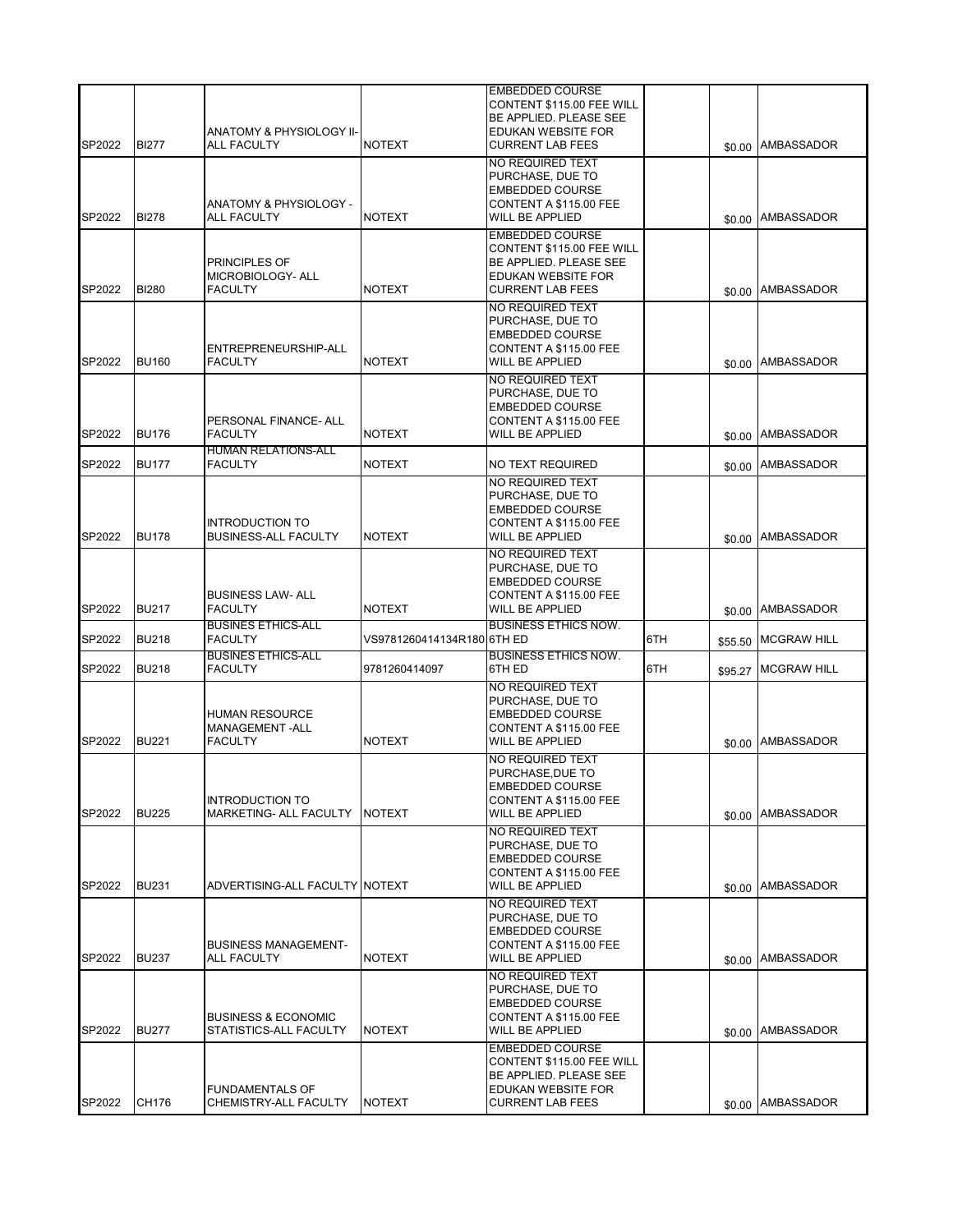|        |              | CHEMISTRY I - CLEMENS,                                                                         |                 | FOR LAB SEE EDUKAN<br><b>WEBSITE FOR CURRENT</b>                                                                   |      |          |                    |
|--------|--------------|------------------------------------------------------------------------------------------------|-----------------|--------------------------------------------------------------------------------------------------------------------|------|----------|--------------------|
| SP2022 | <b>CH177</b> | MARSHALL                                                                                       | <b>NOTEXT</b>   | LAB FEES                                                                                                           |      |          | \$0.00 AMBASSADOR  |
| SP2022 | <b>CH178</b> | CHEMISTRY II - CLEMENS,<br><b>MARSHALL</b>                                                     | <b>NOTEXT</b>   | FOR LAB SEE EDUKAN<br><b>WEBSITE BOOKLIST</b><br><b>CUURENT LAB FEES</b>                                           |      | \$0.00   | AMBASSADOR         |
| SP2022 | CJ211        | <b>INTRODUCTION TO LAW</b><br>ENFORECEMENT-ALL<br><b>FACULTY</b>                               |                 | <b>INTRODUCTION TO LAW</b><br><b>ENFORECEMENT AND</b><br>VS9781337515900R180 CRIMINAL JUSTICE 12TH ED              | 12TH | \$44.39  | <b>CENGAGE</b>     |
| SP2022 | CJ211        | <b>INTRODUCTION TO LAW</b><br>ENFORECEMENT-ALL<br><b>FACULTY</b>                               | 9781305968769   | <b>INTRODUCTION TO LAW</b><br><b>ENFORECEMENT AND</b><br><b>CRIMINAL JUSTICE 12TH ED</b>                           | 12TH | \$225.11 | <b>CENGAGE</b>     |
| SP2022 | CJ212        | <b>INTRODUCTION TO</b><br><b>CORRECTIONS - ALL</b><br><b>FACULTY</b>                           | <b>NOTEXT</b>   | NO REQUIRED TEXT<br>PURCHASE, DUE TO<br><b>EMBEDDED COURSE</b><br>CONTENT A \$115.00 FEE<br><b>WILL BE APPLIED</b> |      |          | \$0.00 AMBASSADOR  |
| SP2022 | CO125        | <b>WINDOWS OPERATING</b><br>SYSTEMS-ALL FACULTY-<br><b>AVALIABLE THROUGH</b><br>DCCC ONLY      | 9780357123867   | SHELLY CASHMAN SERIES<br>MICROSOFT / WINDOWS 10<br>COMPREHENSIVE 2019, 1ST<br>ED, 2020                             | COM  | \$176.18 | <b>CENGAGE</b>     |
| SP2022 | CO145        | <b>INTRODUCTION TO</b><br><b>INFORMATION</b><br><b>TECHNOLOGY-ALL</b><br><b>FACULTY</b>        | <b>NOTEXT</b>   | NO REQUIRED TEXT<br>PURCHASE, DUE TO<br><b>EMBEDDED COURSE</b><br>CONTENT A \$115.00 FEE<br><b>WILL BE APPLIED</b> |      |          | \$0.00 AMBASSADOR  |
| SP2022 | CO176        | <b>INTRODUCTION TO</b><br><b>COMPUTER CONCEPTS &amp;</b><br>APPLICATIONS-ALL<br><b>FACULTY</b> | <b>NOTEXT</b>   | NO REQUIRED TEXT<br>PURCHASE, DUE TO<br><b>EMBEDDED COURSE</b><br>CONTENT A \$115.00 FEE<br><b>WILL BE APPLIED</b> |      |          | \$0.00 AMBASSADOR  |
| SP2022 | CO230        | <b>DESKTOP PUBLISHING-ALL</b><br>FACULTY-AVALIABLE THRU<br>DCCC ONLY                           | VS9780136502746 | ADOBE INDESIGN CC<br><b>CLASSROOM IN A BOOK</b>                                                                    | 2020 | \$53.27  | <b>ADOBE PRESS</b> |
| SP2022 | CO230        | <b>DESKTOP PUBLISHING-ALL</b><br>FACULTY-AVALIABLE THRU<br>DCCC ONLY                           | 9780136502678   | ADOBE INDESIGN CC<br>CLASSROOM IN A BOOK                                                                           | 2020 | \$58.71  | <b>PEARSON</b>     |
| SP2022 | CO276        | WEB PAGE DESIGN- ALL<br><b>FACULTY</b>                                                         | <b>NOTEXT</b>   | NO REQUIRED TEXT<br>PURCHASE, DUE TO<br><b>EMBEDDED COURSE</b><br>CONTENT A \$115.00 FEE<br><b>WILL BE APPLIED</b> |      |          | \$0.00 AMBASSADOR  |
| SP2022 | <b>EC276</b> | PRINCIPLES OF<br>MACROECONOMICS-ALL<br><b>FACULTY</b>                                          | <b>NOTEXT</b>   | NO REQUIRED TEXT<br>PURCHASE, DUE TO<br><b>EMBEDDED COURSE</b><br>CONTENT A \$115.00 FEE<br><b>WILL BE APPLIED</b> |      |          | \$0.00 AMBASSADOR  |
| SP2022 | <b>EC277</b> | PRINCIPLES OF<br>MICROECONOMICS-ALL<br><b>FACULTY</b>                                          | <b>NOTEXT</b>   | NO REQUIRED TEXT<br>PURCHASE, DUE TO<br><b>EMBEDDED COURSE</b><br>CONTENT A \$115.00 FEE<br><b>WILL BE APPLIED</b> |      |          | \$0.00 AMBASSADOR  |
| SP2022 | ED100        | <b>STUDENT SUCCESS</b>                                                                         |                 | CORNERSTONES FOR<br>TECHNIQUES- ALL FACULTY   VS9780135836132R180   COLLEGE SUCCESS 7TH ED   7TH                   |      | \$33.29  | <b>PEARSON</b>     |
| SP2022 | ED100        | <b>STUDENT SUCCESS</b><br>TECHNIQUES- ALL FACULTY 9780321860477                                |                 | <b>CORNERSTONES FOR</b><br>COLLEGE SUCCESS 7TH ED                                                                  | 7TH  | \$104.39 | <b>PEARSON</b>     |
| SP2022 | <b>ED177</b> | FOUNDATIONS OF MODERN<br>EDUCATION-ALL FACULTY                                                 | <b>NOTEXT</b>   | NO REQUIRED TEXT<br>PURCHASE, DUE TO<br><b>EMBEDDED COURSE</b><br>CONTENT A \$115.00 FEE<br><b>WILL BE APPLIED</b> |      |          | \$0.00 AMBASSADOR  |
| SP2022 | ED277        | <b>CHILDREN'S LITERATURE -</b><br>ALL FACULTY                                                  | VS9780136765929 | <b>CHILDREN'S LITERATURE,</b><br><b>BRIEFLY 7TH ED</b>                                                             | 7TH  | \$83.24  | <b>PEARSON</b>     |
| SP2022 | <b>ED277</b> | <b>CHILDREN'S LITERATURE -</b><br><b>ALL FACULTY</b>                                           | 9780135185872   | <b>CHILDREN'S LITERATURE,</b><br><b>BRIEFLY 7TH ED</b>                                                             | 7TH  | \$78.29  | PEARSON            |
| SP2022 | <b>EN077</b> | <b>FUNDAMENTALS OF</b><br><b>WRITING- ALL FACULTY</b>                                          | <b>NOTEXT</b>   | NO REQUIRED TEXT<br>PURCHASE, DUE TO<br><b>EMBEDDED COURSE</b><br>CONTENT A \$115.00 FEE<br><b>WILL BE APPLIED</b> |      |          | \$0.00 AMBASSADOR  |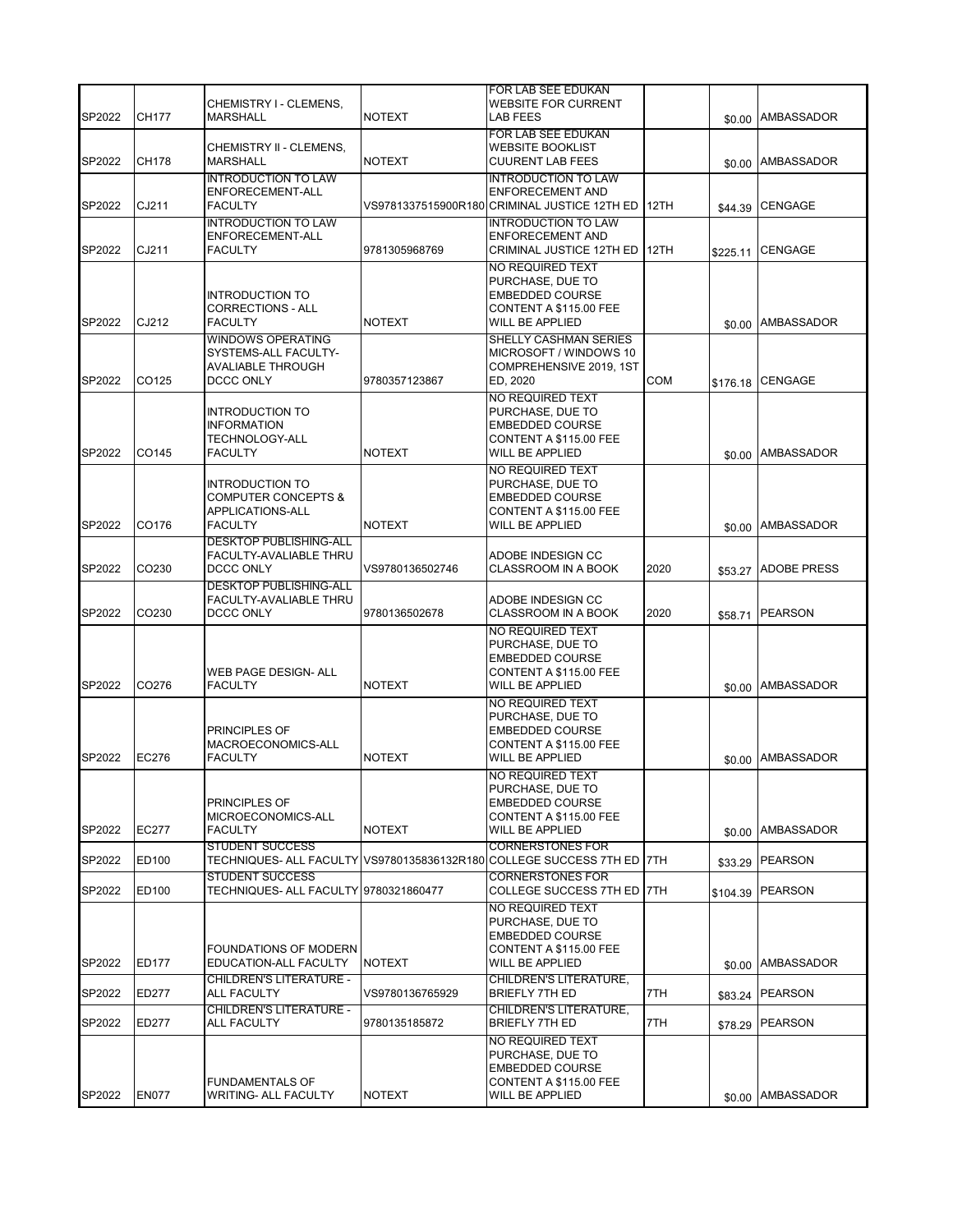|        |              | <b>TECHNICAL</b>                                         |                                        |                                                      |           |          |                      |
|--------|--------------|----------------------------------------------------------|----------------------------------------|------------------------------------------------------|-----------|----------|----------------------|
|        |              | COMMUNICATIONS - ALL                                     |                                        | <b>WORKPLACE</b>                                     |           |          |                      |
|        |              | FACULTY-AVAILABLE                                        |                                        | <b>COMMUNICATIONS: THE</b>                           |           |          |                      |
| SP2022 | <b>EN101</b> | THROUGH DCCC ONLY                                        | VS9780135203118R180 BASICS 8TH ED      |                                                      | 8TH       |          | \$49.94 PEARSON      |
|        |              | <b>MEDICAL TERMINOLOGY -</b>                             |                                        | <b>EXPLORING MEDICAL</b><br>LANGUAGE 11TTH ED TEXT   |           |          |                      |
| SP2022 | <b>EN110</b> | ALL FACULTY                                              | VS9780323776554                        | & FLASH CARDS                                        |           | \$83.24  | <b>ELSEVIER</b>      |
|        |              |                                                          |                                        | <b>EXPLORING MEDICAL</b>                             |           |          |                      |
|        |              | MEDICAL TERMINOLOGY -                                    |                                        | LANGUAGE 11TTH ED TEXT                               | 11        |          |                      |
| SP2022 | <b>EN110</b> | <b>ALL FACULTY</b>                                       | 9780323711562                          | & FLASH CARDS 11TH ED                                | PAP/PSC   |          | \$98.12 ELSEVIER     |
|        |              |                                                          |                                        | <b>TABER'S CYCLOPEDIC</b>                            |           |          |                      |
|        |              | <b>MEDICAL TERMINOLOGY -</b>                             |                                        | MEDICAL DICTIONARY,                                  |           |          | F A DAVIS            |
| SP2022 | <b>EN110</b> | <b>ALL FACULTY</b>                                       | VS9780803659407                        | 23RD ED-OPTIONAL                                     | 23RD      | \$47.02  | <b>COMPANY</b>       |
|        |              |                                                          |                                        | THE BEDFORD GUIDE FOR                                |           |          |                      |
|        |              |                                                          |                                        | <b>COLLEGE WRITERS WITH</b>                          |           |          |                      |
|        |              | <b>ENGLISH COMPOSITION I-</b>                            |                                        | READER, RESEARCH<br>MANUAL AND HANDBOOK              |           |          |                      |
| SP2022 | <b>EN176</b> | ALL FACULTY                                              | VS9781319368937R180 12TH ED            |                                                      | 12TH      | \$53.27  | <b>BEDFORD BOOKS</b> |
|        |              |                                                          |                                        | THE BEDFORD GUIDE FOR                                |           |          |                      |
|        |              |                                                          |                                        | <b>COLLEGE WRITERS WITH</b>                          |           |          |                      |
|        |              |                                                          |                                        | READER, RESEARCH                                     |           |          |                      |
|        |              | <b>ENGLISH COMPOSITION I-</b>                            |                                        | MANUAL AND HANDBOOK                                  |           |          |                      |
| SP2022 | <b>EN176</b> | ALL FACULTY                                              | 9781319361532                          | 12TH ED                                              | 12TH      | \$116.78 | <b>MPS</b>           |
|        |              |                                                          |                                        | THE BEDFORD GUIDE FOR                                |           |          |                      |
|        |              |                                                          |                                        | <b>COLLEGE WRITERS WITH</b>                          |           |          |                      |
|        |              |                                                          |                                        | READER, RESEARCH                                     |           |          |                      |
| SP2022 | <b>EN177</b> | <b>ENGLISH COMPOSITION II-</b><br><b>ALL FACULTY</b>     | VS9781319368937R180 12TH ED            | MANUAL AND HANDBOOK                                  | 12TH      |          | <b>BEDFORD BOOKS</b> |
|        |              |                                                          |                                        |                                                      |           | \$53.27  |                      |
|        |              |                                                          |                                        | THE BEDFORD GUIDE FOR<br><b>COLLEGE WRITERS WITH</b> |           |          |                      |
|        |              |                                                          |                                        | <b>READER, RESEARCH</b>                              |           |          |                      |
|        |              | <b>ENGLISH COMPOSITION II-</b>                           |                                        | MANUAL AND HANDBOOK                                  |           |          |                      |
| SP2022 | <b>EN177</b> | <b>ALL FACULTY</b>                                       | 9781319361532                          | 12TH ED                                              | 12TH      | \$116.78 | <b>MPS</b>           |
|        |              | <b>CREATIVE WRITING-ALL</b>                              |                                        | <b>IMAGINATIVE WRITING. 4TH</b>                      |           |          |                      |
|        |              | FACULTY-AVAILABLE                                        |                                        | ED. INDIANAPOLIS:                                    |           |          |                      |
| SP2022 | <b>EN178</b> | THROUGH DCCC ONLY                                        | 9780134053240                          | LONGMAN, 2015 4TH ED                                 | 4TH       | \$78.29  | <b>PEARSON</b>       |
|        |              | <b>INTRODUCTION TO</b>                                   |                                        | THE NORTON                                           |           |          |                      |
|        |              | LITERATURE-ALL FACULTY-<br>AVAILABLE THROUGH             |                                        | <b>INTRODUCTION TO</b>                               |           |          |                      |
| SP2022 | <b>EN201</b> | DCCC ONLY                                                | VS9780393427806                        | LITERATURE , SHORTER<br><b>13TH EDITION</b>          | 13TH      | \$66.60  | W W NORTON           |
|        |              | <b>INTRODUCTION TO</b>                                   |                                        | THE NORTON                                           |           |          |                      |
|        |              | LITERATURE-ALL FACULTY-                                  |                                        | <b>INTRODUCTION TO</b>                               |           |          |                      |
|        |              | <b>AVAILABLE THROUGH</b>                                 |                                        | LITERATURE, SHORTER                                  | 13        |          |                      |
| SP2022 | <b>EN201</b> | DCCC ONLY                                                | 9780393664942                          | <b>13TH EDITION</b>                                  | PAP/PSC   | \$95.27  | <b>WW NORTON</b>     |
|        |              | <b>AMERICAN LITERTURE I -</b>                            |                                        |                                                      |           |          |                      |
| SP2022 | <b>EN202</b> | ALL FACULTY                                              | <b>NOTEXT</b>                          | NO TEXT REQUIRED                                     |           | \$0.00   | AMBASSADOR           |
|        |              | <b>AMERICAN LITERTURE II -</b>                           |                                        |                                                      |           |          |                      |
| SP2022 | <b>EN203</b> | ALL FACULTY                                              | <b>NOTEXT</b>                          | <b>NO TEXT REQUIRED</b>                              |           |          | \$0.00 AMBASSADOR    |
|        |              |                                                          |                                        | LOOKING AT MOVIES: AN                                |           |          |                      |
| SP2022 | <b>EN230</b> | <b>INTRODUCTION TO FILM-</b><br><b>ALL FACULTY</b>       | VS9780393691139R180 6TH ED.            | INTRODUCTION TO FILM.                                | 6TH       |          | W W NORTON           |
|        |              |                                                          |                                        | <b>LOOKING AT MOVIES: AN</b>                         |           | \$44.34  |                      |
|        |              | INTRODUCTION TO FILM-                                    |                                        | INTRODUCTION TO FILM,                                |           |          |                      |
| SP2022 | EN230        | ALL FACULTY                                              | 9780393674699                          | 6TH ED.                                              | 6 PAP/PSC | \$112.23 | W W NORTON           |
|        |              | <b>ADOLECENTS - ALL</b>                                  |                                        |                                                      |           |          |                      |
| SP2022 | <b>EN255</b> | <b>FACULTY</b>                                           | <b>NOTEXT</b>                          | NO TEXT REQUIRED                                     |           | \$0.00   | AMBASSADOR           |
|        |              | ENGLISH AS A SECOND                                      |                                        | 21ST CENTURY READING                                 |           |          |                      |
|        |              | LANGUAGE I - ALL FACULTY-                                |                                        | STUDENT BOOK 1:                                      |           |          |                      |
|        |              | <b>AVAILABLE THROUGH</b>                                 |                                        | <b>CREATIVE READING AND</b>                          |           |          |                      |
| SP2022 | ES111        | DCCC ONLY                                                | 9781305264595                          | THINKING WITH TED TALKS                              | Student   | \$54.81  | <b>CENGAGE</b>       |
|        |              | <b>ENGLISH AS A SECOND</b><br>LANGUAGE II - ALL FACULTY- |                                        | <b>BUNDLE: PATHWAYS 2:</b>                           |           |          |                      |
|        |              | AVAILABLE THROUGH                                        |                                        | READING, WRITING, AND                                |           |          |                      |
| SP2022 | <b>ES112</b> | DCCC ONLY                                                | 9781337625111                          | CRITICAL THINKING 2ND ED                             | 2 PAP/PSC | \$67.86  | <b>CENGAGE</b>       |
|        |              | ENGLISH AS A SECOND                                      |                                        |                                                      |           |          |                      |
|        |              | LANGUAGE II - ALL FACULTY-                               |                                        | PATHWAYS: READING,                                   |           |          |                      |
|        |              | <b>AVAILABLE THROUGH</b>                                 |                                        | <b>WRITING, AND CRITICAL</b>                         |           |          |                      |
| SP2022 | ES113        | DCCC ONLY                                                | VS9780357734209R180 THINKING 3 2ND ED. |                                                      | 2ND       |          | \$35.52 CENGAGE      |
|        |              | ENGLISH AS A SECOND                                      |                                        |                                                      |           |          |                      |
|        |              | LANGUAGE II - ALL FACULTY·                               |                                        | PATHWAYS: READING,                                   |           |          |                      |
| SP2022 | <b>ES113</b> | <b>AVAILABLE THROUGH</b>                                 |                                        | <b>WRITING, AND CRITICAL</b>                         |           |          |                      |
|        |              | DCCC ONLY                                                | 9781337407793                          | THINKING 3 2ND ED.                                   | 2ND       | \$54.81  | CENGAGE              |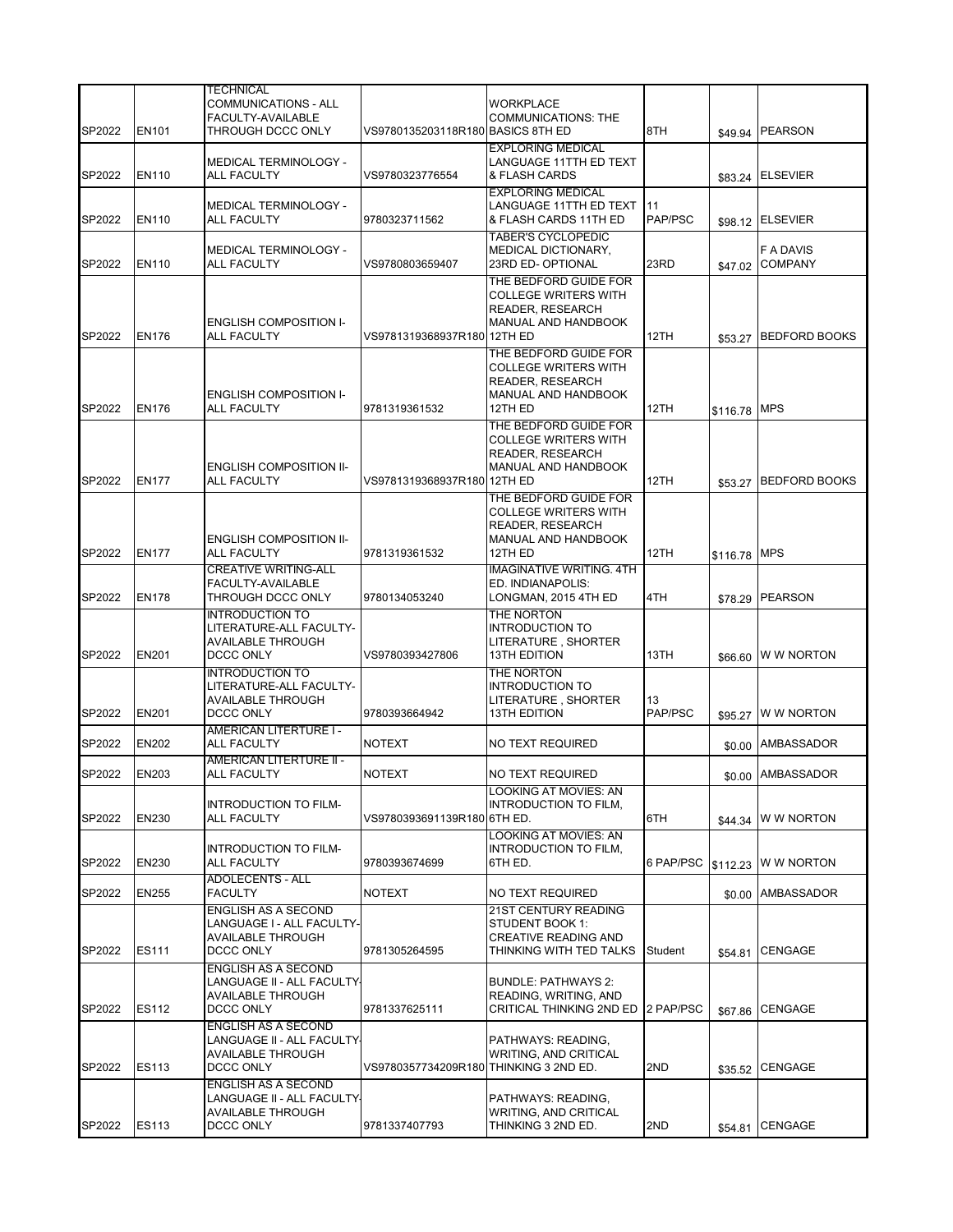| SP2022           | <b>FL176</b>   | ELEMENTARY SPANISH I -<br><b>ALL FACULTY</b>                                                       | <b>NOTEXT</b>                       | NO REQUIRED TEXT<br>PURCHASE, DUE TO<br><b>EMBEDDED COURSE</b><br>CONTENT A \$115.00 FEE<br><b>WILL BE APPLIED</b> |         |                     | \$0.00 AMBASSADOR                   |
|------------------|----------------|----------------------------------------------------------------------------------------------------|-------------------------------------|--------------------------------------------------------------------------------------------------------------------|---------|---------------------|-------------------------------------|
| SP2022           | <b>FL177</b>   | ELEMENTARY SPANISH II -<br><b>ALL FACULTY</b>                                                      | <b>NOTEXT</b>                       | NO REQUIRED TEXT<br>PURCHASE, DUE TO<br><b>EMBEDDED COURSE</b><br>CONTENT A \$115.00 FEE<br><b>WILL BE APPLIED</b> |         | \$0.00              | AMBASSADOR                          |
|                  |                | <b>WORLD REGIONAL</b>                                                                              |                                     | NO REQUIRED TEXT<br>PURCHASE, DUE TO<br><b>EMBEDDED COURSE</b><br>CONTENT A \$115.00 FEE                           |         |                     |                                     |
| SP2022<br>SP2022 | GE176<br>GO102 | GEOGRAPHY- ALL FACULTY NOTEXT<br><b>GOVERNMENT-ALL</b><br><b>FACULTY</b>                           |                                     | <b>WILL BE APPLIED</b><br><b>STATE AND LOCAL</b><br>VS9780357367421R180 GOVERNMENT 11TH ED                         | 11TH    | \$0.00              | <b>AMBASSADOR</b><br><b>CENGAGE</b> |
| SP2022           | GO102          | <b>GOVERNMENT-ALL</b><br><b>FACULTY</b>                                                            | 9780357367407                       | <b>STATE AND LOCAL</b><br><b>GOVERNMENT 11TH ED</b>                                                                | 11TH    | \$44.39<br>\$146.81 | <b>CENGAGE</b>                      |
| SP2022           | GR110          | <b>DIGITAL PHOTOGRAPHY-</b><br><b>ALL FACULTY</b>                                                  | VS9780134525983R180 4TH ED          | DIGITAL PHOTOGRAPHY,                                                                                               | 4TH     | \$49.94             | <b>PEARSON</b>                      |
| SP2022           | GR110          | <b>DIGITAL PHOTOGRAPHY-</b><br><b>ALL FACULTY</b>                                                  | 9780134525815                       | <b>DIGITAL PHOTOGRAPHY,</b><br>4TH ED                                                                              | 4TH     | \$78.29             | <b>PEARSON</b>                      |
| SP2022           | HI125          | <b>HISTORY OF WORLD</b><br>CIVILIZATION TO 1500-ALL<br><b>FACULTY</b>                              | <b>NOTEXT</b>                       | NO TEXT REQUIRED                                                                                                   |         |                     | \$0.00 AMBASSADOR                   |
| SP2022           | HI176          | <b>AMERICAN HISTORY TO</b><br>1865-ALL FACULTY                                                     | <b>NOTEXT</b>                       | NO TEXT REQUIRED                                                                                                   |         | \$0.00              | <b>AMBASSADOR</b>                   |
| SP2022           | <b>HI177</b>   | <b>AMERICAN HISTORY 1865</b><br>TO PRESENT-ALL FACULTY                                             | <b>NOTEXT</b>                       | NO TEXT REQUIRED                                                                                                   |         | \$0.00              | AMBASSADOR                          |
| SP2022           | <b>HI178</b>   | <b>HISTORY OF CIVIL RIGHTS</b><br>MOVEMENT-ALL FACULTY,<br>AVALIBLE THROUGH DCCC<br><b>ONLY</b>    | VS9781259951756R180 FREEDOM 10TH ED | <b>FROM SLAVERY TO</b>                                                                                             | 10TH    |                     | \$61.05 MCGRAW HILL                 |
| SP2022           | HI178          | <b>HISTORY OF CIVIL RIGHTS</b><br>MOVEMENT-ALL FACULTY,<br>AVALIBLE THROUGH DCCC<br><b>ONLY</b>    | 9781259951732                       | <b>FROM SLAVERY TO</b><br>FREEDOM 10TH ED                                                                          | 10TH    | \$170.51            | <b>MCGRAW HILL</b>                  |
| SP2022           | <b>HL110</b>   | <b>PREVENTING DRUG ABUSE-</b><br><b>ALL FACULTY</b>                                                |                                     | DRUGS. SOCIETY, AND<br>VS9781260241006R180 HUMAN BEHAVIOR 17TH ED                                                  | 17TH    | \$61.05             | <b>MCGRAW HILL</b>                  |
| SP2022           | <b>HL110</b>   | <b>PREVENTING DRUG ABUSE-</b><br><b>ALL FACULTY</b>                                                | 9781259913860                       | DRUGS. SOCIETY, AND<br>HUMAN BEHAVIOR 17TH ED                                                                      | 17TH    | \$91.35             | <b>MCGRAW HILL</b>                  |
| SP2022           | LI176          | <b>WORLD LITERATURE- ALL</b><br><b>FACULTY</b>                                                     | 9780486280202                       | <b>AESOP'S</b><br>FABLES(OPTIONAL)                                                                                 |         |                     | \$2.35 DOVER PUB                    |
| SP2022           | LI176          | <b>WORLD LITERATURE- ALL</b><br><b>FACULTY</b>                                                     | VS9780486112190                     | <b>ALADDIN AND OTHER</b><br><b>FAVORITE ARABIAN NIGHTS</b><br>STORIES (OPTIONAL)                                   |         |                     | \$3.33 DOVER PUB                    |
| SP2022           | LI176          | WORLD LITERATURE- ALL<br><b>FACULTY</b>                                                            | VS9780486111636                     | EVERYMAN (OPTIONAL)                                                                                                |         |                     | \$1.10 DOVER PUB                    |
| SP2022           | LI176          | <b>WORLD LITERATURE- ALL</b><br><b>FACULTY</b>                                                     | 9780486287263                       | EVERYMAN (OPTIONAL)                                                                                                |         |                     | \$2.35 DOVER PUB                    |
| SP2022           | LI176          | <b>WORLD LITERATURE- ALL</b><br><b>FACULTY</b>                                                     | 9780385474542                       | THINGS FALL APART                                                                                                  | Reprint | \$9.87              | <b>RANDOM HOUSE</b>                 |
| SP2022           | MA075          | <b>BASIC APPLIED MATH- ALL</b><br><b>FACULTY</b>                                                   | <b>NOTEXT</b>                       | NO REQUIRED TEXT<br>PURCHASE, DUE TO<br><b>EMBEDDED COURSE</b><br>CONTENT A \$115.00 FEE<br>WILL BE APPLIED        |         |                     | \$0.00 AMBASSADOR                   |
| SP2022           | MA076          | BEGINNING ALGEBRA- ALL<br><b>FACULTY</b>                                                           | <b>NOTEXT</b>                       | NO REQUIRED TEXT<br>PURCHASE, DUE TO<br><b>EMBEDDED COURSE</b><br>CONTENT A \$115.00 FEE<br>WILL BE APPLIED        |         |                     | \$0.00 AMBASSADOR                   |
| SP2022           | MA176          | WITH REVIEW - ALL<br>FACULTY - MUST MEET<br><b>PLACEMENT</b><br>REQUIREMENTS. CONTACY<br>YOUR EDUK | <b>NOTEXT</b>                       | NO REQUIRED TEXT<br>PURCHASE, DUE TO<br><b>EMBEDDED COURSE</b><br>CONTENT A \$115.00 FEE<br>WILL BE APPLIED        |         |                     | \$0.00 AMBASSADOR                   |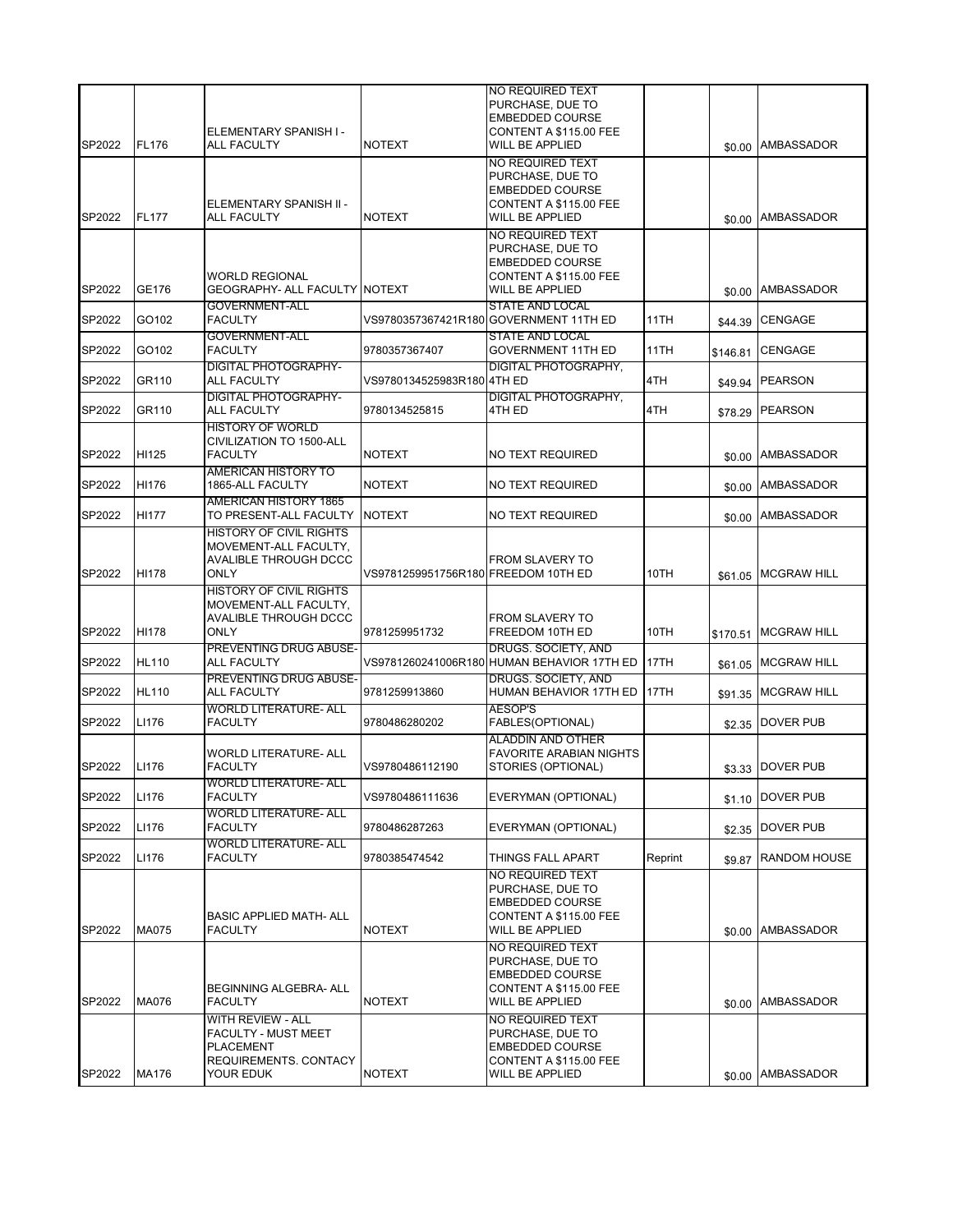| SP2022 | <b>MA177</b> | INTERMEDIATE ALGEBRA-                                                                  |                              | NO REQUIRED TEXT<br>PURCHASE, DUE TO<br><b>EMBEDDED COURSE</b><br>CONTENT A \$115.00 FEE                                       |      |          |                                         |
|--------|--------------|----------------------------------------------------------------------------------------|------------------------------|--------------------------------------------------------------------------------------------------------------------------------|------|----------|-----------------------------------------|
|        |              | <b>ALL FACULTY</b>                                                                     | <b>NOTEXT</b>                | <b>WILL BE APPLIED</b><br>NO REQUIRED TEXT<br>PURCHASE, DUE TO<br><b>EMBEDDED COURSE</b>                                       |      |          | \$0.00 AMBASSADOR                       |
| SP2022 | <b>MA178</b> | COLLEGE ALGEBRA-- ALL<br><b>FACULTY</b>                                                | <b>NOTEXT</b>                | CONTENT A \$115.00 FEE<br><b>WILL BE APPLIED</b>                                                                               |      | \$0.00   | AMBASSADOR                              |
|        |              | ELEMENTARY STATISTICS -                                                                |                              | NO REQUIRED TEXT<br>PURCHASE DUE TO<br><b>EMBEDDED COURSE</b><br>CONTENT A \$115.00 FEE                                        |      |          |                                         |
| SP2022 | MA205        | <b>ALL FACULTY</b>                                                                     | <b>NOTEXT</b>                | <b>WILL BE APPLIED</b><br>NO REQUIRED TEXT                                                                                     |      | \$0.00   | AMBASSADOR                              |
| SP2022 | MA210        | CALCULUS METHODS- ALL<br><b>FACULTY</b>                                                | <b>NOTEXT</b>                | PURCHASE DUE TO<br><b>EMBEDDED COURSE</b><br>CONTENT A \$115.00 FEE<br><b>WILL BE APPLIED</b>                                  |      | \$0.00   | <b>AMBASSADOR</b>                       |
|        |              | <b>INTRODUCTION TO</b>                                                                 |                              |                                                                                                                                |      |          |                                         |
| SP2022 | ME105        | METEROLOGY WITH LAB-<br><b>ALL FACULTY</b><br><b>INTRODUCTION TO</b>                   |                              | VS9780134801018R180 THE ATMOSPHERE 14TH ED                                                                                     | 14TH | \$49.94  | <b>PEARSON</b>                          |
| SP2022 | ME105        | METEROLOGY WITH LAB-<br><b>ALL FACULTY</b>                                             | 9780134758589                | THE ATMOSPHERE 14TH ED                                                                                                         | 14TH | \$202.26 | <b>PEARSON</b>                          |
| SP2022 | <b>MU176</b> | INTRODUCTION TO MUSIC-<br><b>ALL FACULTY</b>                                           | <b>NOTEXT</b>                | NO REQUIRED TEXT                                                                                                               |      | \$0.00   | <b>AMBASSADOR</b>                       |
| SP2022 | PE150        | <b>INTRODUCTION TO</b><br>ATHLETIC TRAINING-ALL<br>FACULTY-THROUGH DCCC<br><b>ONLY</b> | 9781260809022                | PRINCIPLES OF ATHLETIC<br><b>TRAINING: A GUIDE TO</b><br>EVIDENCE-BASED CLINICAL<br>PRACTICE 17TH ED                           | 17TH | \$127.89 | <b>MCGRAW HILL</b>                      |
|        |              | LIFESTYLE MANAGEMENT-                                                                  |                              | NO REQUIRED TEXT<br>PURCHASE DUE TO<br><b>EMBEDDED COURSE</b><br>CONTENT A \$115.00 FEE                                        |      |          |                                         |
| SP2022 | PE176        | <b>ALL FACULTY</b>                                                                     | <b>NOTEXT</b>                | <b>WILL BE APPLIED</b>                                                                                                         |      |          | \$0.00 AMBASSADOR                       |
| SP2022 | <b>PE177</b> | PERSONAL & COMMUNITY<br><b>HEALTH- ALL FACULTY</b>                                     | <b>NOTEXT</b>                | NO REQUIRED TEXT<br>PURCHASE DUE TO<br><b>EMBEDDED COURSE</b><br>CONTENT A \$115.00 FEE<br><b>WILL BE APPLIED</b>              |      |          | <b>AMBASSADOR</b>                       |
|        |              | <b>BASIC CARE AND</b><br>PREVENTION OF ATHLETIC                                        |                              | PRINCIPLES OF ATHLETIC                                                                                                         |      | \$0.00   |                                         |
|        |              | INJURIES - ALL FACULTY,<br><b>AVAILABLE THROUGH</b>                                    |                              | <b>TRAINING: A GUIDE TO</b><br>EVIDENCE-BASED CLINICAL                                                                         |      |          |                                         |
| SP2022 | PE251        | DCCC ONLY<br><b>ENVIRONMENTAL SCIENCE -</b>                                            | 9781260809022                | PRACTICE 17TH ED<br><b>ENVIRONMENTAL SCIENCE,</b>                                                                              | 17TH | \$127.89 | <b>MCGRAW HILL</b>                      |
| SP2022 | PH130        | <b>CLEMENS</b>                                                                         | VS9781265098292R180 16TH ED. |                                                                                                                                | 16TH | \$61.05  | <b>MCGRAW HILL</b>                      |
| SP2022 | PH130        | ENVIRONMENTAL SCIENCE -<br><b>CLEMENS</b><br><b>ENVIRONMENTAL SCIENCE -</b>            | 9781265096137                | <b>ENVIRONMENTAL SCIENCE,</b><br>16TH ED.                                                                                      | 16TH |          | \$127.89 MCGRAW HILL<br><b>HOUGHTON</b> |
| SP2022 | PH130        | <b>CLEMENS</b>                                                                         | 9780618249060                | SILENT SPRING                                                                                                                  | ANV  | \$11.52  | <b>MIFFLIN</b>                          |
| SP2022 | PH131        | <b>ENVIRONMENTAL SCIENCE</b><br>LAB-CLEMENS-OPTIONAL                                   | VS9781119462552R150 3RD ED   | <b>ENVIRONMENTAL SCIENCE:</b><br><b>ACTIVE LEARNING</b><br><b>LABORATORIES AND</b><br>APPLIED PROBLEM SETS,                    | 3RD  | \$21.09  | <b>WILEY</b>                            |
|        |              | <b>ENVIRONMENTAL SCIENCE</b>                                                           |                              | <b>ENVIRONMENTAL SCIENCE:</b><br><b>ACTIVE LEARNING</b><br><b>LABORATORIES AND</b><br>APPLIED PROBLEM SETS,                    |      |          |                                         |
| SP2022 | PH131        | LAB-CLEMENS-OPTIONAL                                                                   | 9781119462590                | 3RD ED<br>NO REQUIRED TEXT                                                                                                     | 3RD  | \$77.00  | <b>WILEY</b>                            |
| SP2022 | <b>PH176</b> | PHYSICAL SCIENCE- ALL<br><b>FACULTY</b>                                                | <b>NOTEXT</b>                | PURCHASE DUE TO<br><b>EMBEDDED COURSE</b><br>CONTENT A \$115.00 FEE<br><b>WILL BE APPLIED</b>                                  |      |          | \$0.00 AMBASSADOR                       |
| SP2022 | <b>PH177</b> | <b>INTRODUCTION TO</b><br><b>GEOLOGY-ALL FACULTY</b>                                   | <b>NOTEXT</b>                | <b>EMBEDDED COURSE</b><br>CONTENT \$115.00 FEE WILL<br>BE APPLIED. PLEASE SEE<br>EDUKAN WEBSITE FOR<br><b>CURRENT LAB FEES</b> |      |          | \$0.00 AMBASSADOR                       |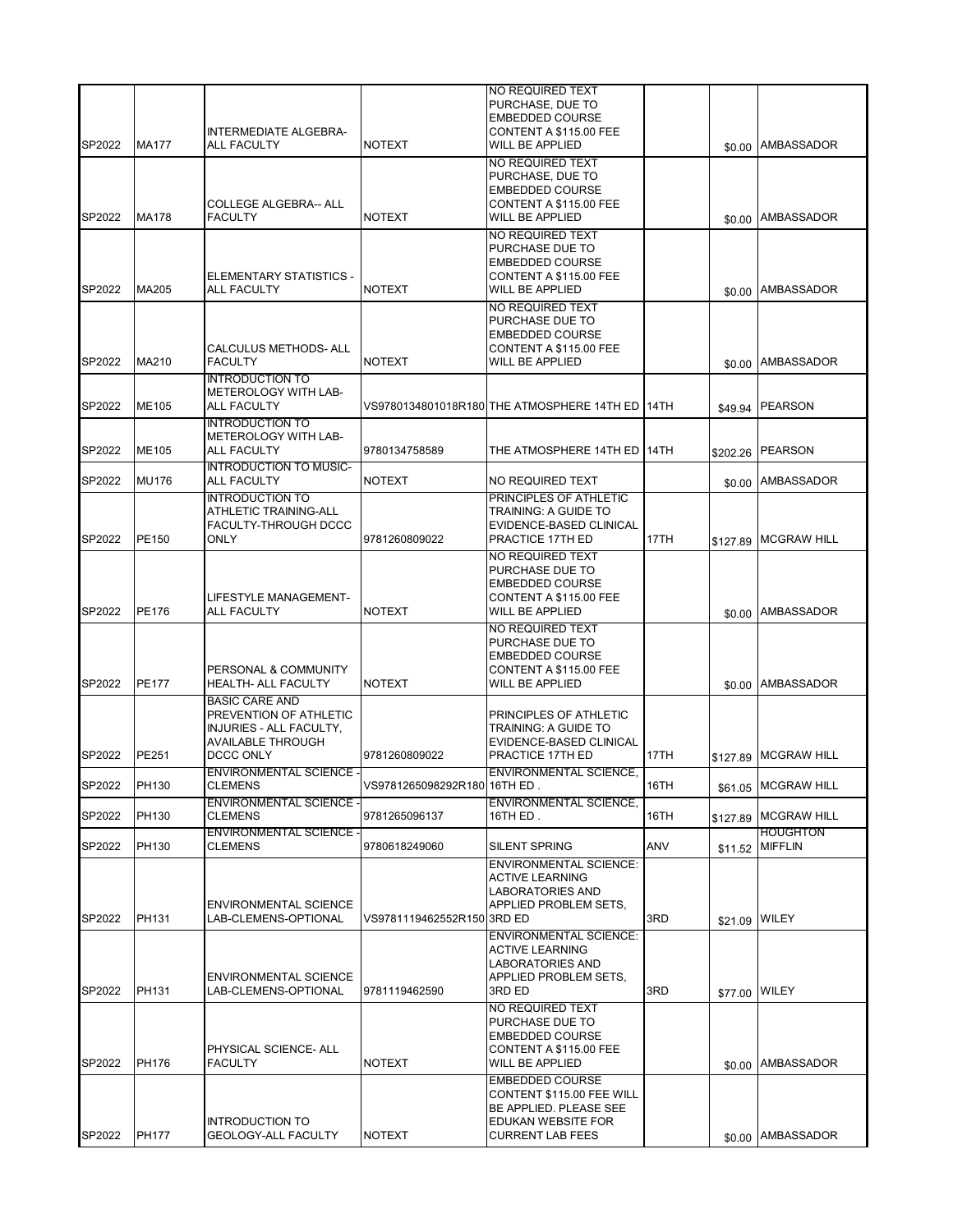|        |                   | <b>INTRODUCTION TO</b>                                                       |                         | PHYSICAL GEOLOGY<br>LABORATORY KIT &<br>MANUAL, SEE EDUKAN<br><b>WEBSITE FOR CURRENT</b>                                       | PAP/PSC |          |                     |
|--------|-------------------|------------------------------------------------------------------------------|-------------------------|--------------------------------------------------------------------------------------------------------------------------------|---------|----------|---------------------|
| SP2022 | <b>PH177</b>      | GEOLOGY-ALL FACULTY                                                          | 9781465270009           | LAB FEES                                                                                                                       | LA      | \$138.07 | <b>KENDALL HUNT</b> |
| SP2022 | <b>PH178</b>      | <b>INTRODUCTION TO</b><br>ASTRONOMY-ALL FACULTY                              | <b>NOTEXT</b>           | NO REQUIRED TEXT                                                                                                               |         |          | \$0.00 AMBASSADOR   |
| SP2022 | PH207             | <b>GENERAL PHYSICS I-ALL</b><br><b>FACULTY-NOT AVAILIBLE</b><br>THROUGH DCCC | <b>NOTEXT</b>           | <b>EMBEDDED COURSE</b><br>CONTENT \$115.00 FEE WILL<br>BE APPLIED. PLEASE SEE<br>EDUKAN WEBSITE FOR<br><b>CURRENT LAB FEES</b> |         |          | \$0.00 AMBASSADOR   |
| SP2022 | <b>PH227</b>      | <b>GENERAL PHYSICS II-ALL</b><br>FACULTY-NOT AVAILIBLE<br>THROUGH DCCC       | <b>NOTEXT</b>           | <b>EMBEDDED COURSE</b><br>CONTENT \$115.00 FEE WILL<br>BE APPLIED. PLEASE SEE<br>EDUKAN WEBSITE FOR<br><b>CURRENT LAB FEES</b> |         |          | \$0.00 AMBASSADOR   |
| SP2022 | PI101             | <b>INTRODUCTION TO</b><br>PHILOSOPHY- ALL FACULTY NOTEXT                     |                         | NO REQUIRED TEXT<br>PURCHASE, DUE TO<br><b>EMBEDDED COURSE</b><br>CONTENT A \$115.00 FEE<br><b>WILL BE APPLIED</b>             |         |          | \$0.00 AMBASSADOR   |
| SP2022 | PI276             | <b>INTRODUCTION TO ETHICS-</b><br><b>ALL FACULTY</b>                         | <b>NOTEXT</b>           | NO REQUIRED TEXT<br>PURCHASE, DUE TO<br><b>EMBEDDED COURSE</b><br>CONTENT A \$115.00 FEE<br>WILL BE APPLIED                    |         |          | \$0.00 AMBASSADOR   |
| SP2022 | PO176             | AMERICAN GOVERNMENT-<br><b>ALL FACULTY</b>                                   | <b>NOTEXT</b>           | NO REQUIRED TEXT<br>PURCHASE, DUE TO<br><b>EMBEDDED COURSE</b><br>CONTENT A \$115.00 FEE<br>WILL BE APPLIED                    |         |          | \$0.00 AMBASSADOR   |
| SP2022 | <b>PS176</b>      | <b>GENERAL PSYCHOLOGY-</b><br><b>ALL FACULTY</b>                             | <b>NOTEXT</b>           | NO REQUIRED TEXT<br>PURCHASE, DUE TO<br><b>EMBEDDED COURSE</b><br>CONTENT A \$115.00 FEE<br><b>WILL BE APPLIED</b>             |         |          | \$0.00 AMBASSADOR   |
| SP2022 | <b>PS276</b>      | DEVELOPMENTAL<br>PSYCHOLOGY-ALL<br><b>FACULTY</b>                            | <b>NOTEXT</b>           | NO REQUIRED TEXT<br>PURCHASE, DUE TO<br><b>EMBEDDED COURSE</b><br>CONTENT A \$115.00 FEE<br><b>WILL BE APPLIED</b>             |         |          | \$0.00 AMBASSADOR   |
| SP2022 | <b>RE105</b>      | <b>OLD TESTAMENT-ALL</b><br><b>FACULTY</b>                                   | VS9781506446066         | TO THE HEBREW BIBLE,<br>3RD ED                                                                                                 |         | \$51.05  | <b>FORTRESS PR</b>  |
| SP2022 | <b>RE105</b>      | <b>OLD TESTAMENT-ALL</b><br><b>FACULTY</b>                                   | 9781506445991           | TO THE HEBREW BIBLE,<br>3RD ED                                                                                                 | 3RD     | \$51.16  | <b>FORTRESS PR</b>  |
| SP2022 | <b>RE106</b>      | <b>INTRODUCTION TO THE</b><br>NEW TESTAMENT-ALL<br><b>FACULTY</b>            | 9780190089528           | A BRIEF INTRODUCTION TO<br>THE NEW TESTAMENT                                                                                   | 5TH     | \$70.93  | OXFORD UNIV PR      |
| SP2022 | <b>RE106</b>      | <b>INTRODUCTION TO THE</b><br>NEW TESTAMENT-ALL<br><b>FACULTY</b>            | VS9780190089535R180 ED  | A BRIEF INTRODUCTION TO<br>THE NEW TESTAMENT 5TH                                                                               | 5TH     | \$37.72  | OXFORD UNIV PR      |
| SP2022 | SO <sub>123</sub> | CRIMINOLOGY - ALL<br><b>FACULTY</b>                                          | <b>NOTEXT</b>           | NO REQUIRED TEXT<br>PURCHASE, DUE TO<br><b>EMBEDDED COURSE</b><br>CONTENT A \$115.00 FEE<br>WILL BE APPLIED                    |         |          | \$0.00 AMBASSADOR   |
| SP2022 | SO176             | <b>INTRODUCTION TO</b><br>SOCIOLOGY- ALL FACULTY                             | 9780357047620           | SOCIOLOGY IN OUR TIMES,<br>11TH ED.                                                                                            | 11TH    | \$146.81 | CENGAGE             |
| SP2022 | SO177             | <b>INTRODUCTION TO</b><br>SOCIOLOGY-ALL FACULTY                              | VS9780133099102R180 9TH | JUVENILE DELINQUENCY,                                                                                                          | 9TH     | \$49.94  | <b>PEARSON</b>      |
| SP2022 | SO177             | <b>INTRODUCTION TO</b><br>SOCIOLOGY-ALL FACULTY                              | 9780132987318           | JUVENILE DELINQUENCY,<br>9TH                                                                                                   | 9TH     | \$189.21 | <b>PEARSON</b>      |
| SP2022 | SO182             | SOCIOLOGY OF FAMILIES-<br><b>ALL FACULTY</b>                                 | VS9781285633046R180 ED. | MARRIAGE, THE FAMILY,<br>AND ITS MEANING,<br>RESEARCH UPDATE, 11TH                                                             | 11TH    |          | \$44.39 CENGAGE     |
| SP2022 | SO182             | SOCIOLOGY OF FAMILIES-<br><b>ALL FACULTY</b>                                 | 9781133947769           | MARRIAGE, THE FAMILY,<br>AND ITS MEANING,<br>RESEARCH UPDATE, 11TH<br>ED.                                                      | 11      | \$195.75 | <b>CENGAGE</b>      |